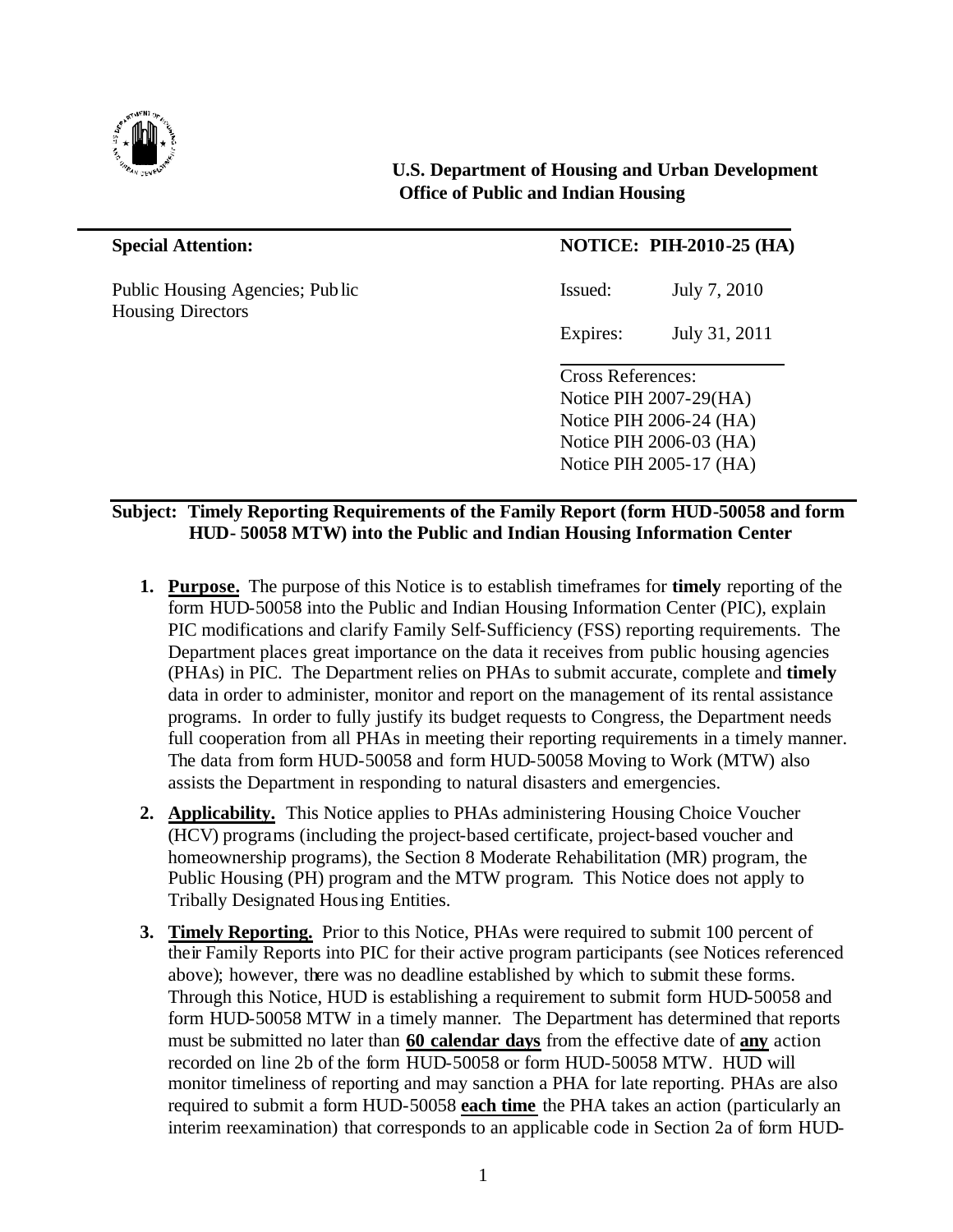50058 or form HUD-50058 MTW. Section 2a codes are basically the same on both forms and are as follows:

- $1 = New$  Admission
- $2 =$  Annual Reexamination
- $3 =$ Interim Reexamination
- $4 =$  Portability Move-in (HCV only)
- $5 =$  Portability Move-out (HCV only)
- $6 =$  End of Participation
- $7 =$  Other Change of Unit
- 8 = Family Self-Sufficiency/Welfare to Work Addendum Only
- 9 = Annual Reexamination Searching (HCV only)
- $10 =$  Issuance of Voucher (HCV only)
- $11 =$  Expiration of Voucher (HCV only)
- $12 =$  Flat Rent Annual Update (non-MTW PH only)
- $13 =$  Annual HQS Inspection Only (HCV only)
- 14 = Historical Adjustment
- $15 = \text{Void}$

For an explanation of these codes, you may reference the *Form HUD-50058 Instruction Booklet* available at the following website:

http://www.hud.gov/utilities/intercept.cfm?/offices/adm/hudclips/forms/files/50058i.pdf.

## **4. Other PIC Reporting Issues**

- **A. Issuance of Voucher (action code 10).** In the next PIC release scheduled for September 2010, the Department intends to modify the PIC system to prevent (first by warning and then by fatal edit) the submission of an action code 1 (New Admission), action code 2 (Annual Reexamination) when line 12b or  $21c = y$  indicating that the family is moving into a new unit, action code 3 (Interim Reexamination) where line 12b or  $21c = y$ , action code 4 (Portability Move-in) and action code 7 (Change of Unit), without prior submission of a form HUD-50058 or form HUD-50058 MTW with action code 10 (Issuance of Voucher). This will enable the Department to track and monitor a PHA's success rate (number of voucher issuances to achieve leasing). In addition, exception payment standard requests for exception areas under 24 CFR § 982.503(c) will not be approved if the data in PIC on voucher issuance is not available or does not support the request.
- **B. Family Self-Sufficiency (FSS) Reporting Requirements.** This Notice also intends to clarify the reporting requirements for the FSS program. There are three report categories for the FSS Addendum: (1) Enrollment; (2) Progress; and (3) Exit. The PHA must always indicate the type of FSS report by completing item 17b of form HUD-50058 or 23b of form HUD-50058 MTW. FSS reports of all types must also be submitted within **60 days** of the effective date of the FSS action reported in 17c or 23c, respectively. In addition to the Enrollment and Exit reports that are completed at the beginning and end of the family's participation in the FSS program, a Progress Report must be completed at least annually during each family's participation in the FSS program. FSS reports may be included in form HUD-50058 or form HUD-50058